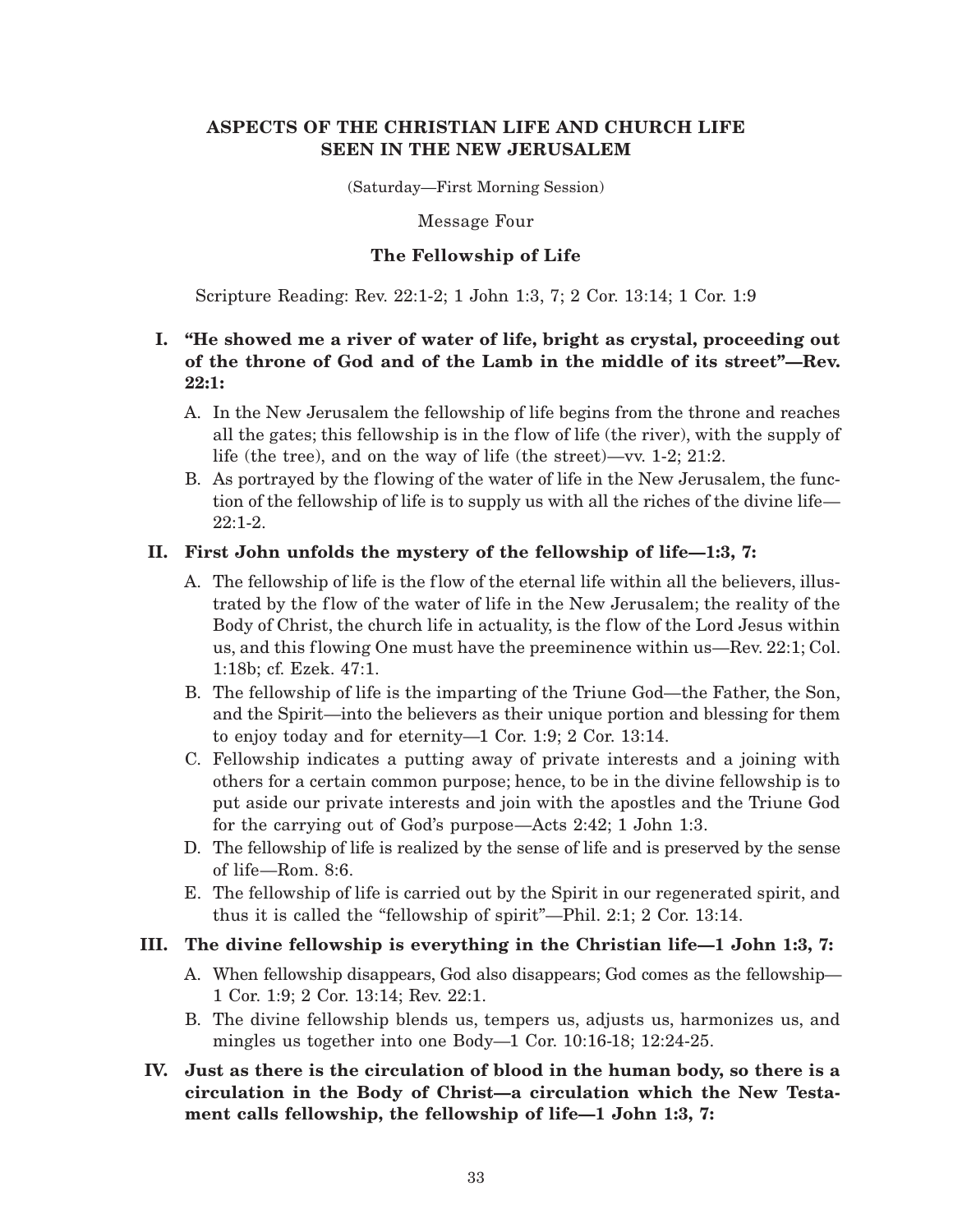- A. Fellowship is a common participation, a joint participation; thus, to have fellowship is to have a corporate participation in something—Phil. 4:14; 2:1.
- B. In order to have the unique fellowship, we must live by and behave in the divine life, not in our natural life—Rom. 8:2, 6, 10-11.
- C. The church life depends upon the fellowship of the Holy Spirit; the current, the fellowship, of the Divine Trinity within us, as revealed in 2 Corinthians 13:14, is our spiritual pulse.
- D. The fellowship of life is the reality of the church life; thus, we should seek to live in this fellowship so that we may enjoy Christ in the church—1 Cor. 1:2, 9, 30.

## **V. The fellowship of life is related to oneness—v. 9; 6:17; 10:16-17; 12:20:**

- A. The fellowship, the circulation, of the divine life in the Body brings all the members of the Body into oneness—Eph. 4:3-6.
- B. As long as we have the divine life flowing within us, we are in this oneness—the oneness of the Body, the oneness among all the saints—1 Cor. 12:12-13.
- C. The fellowship of the divine life, as the issue of God in His faithfulness, causes us to participate in, to partake of, to enjoy, Christ in His all-inclusiveness as the solution to all the problems in the church; we should focus on Him, not on any persons, matters, or things other than Him, so that all the problems among the believers may be solved—1:9.

# **VI. The fellowship of the eternal life is the reality of living in the Body of Christ in the oneness of the Spirit—10:16-18; Acts 2:42; Eph. 4:3:**

- A. We enter into the vertical aspect of the divine fellowship by the divine Spirit, the Holy Spirit; this aspect of fellowship refers to our fellowship with the Triune God in our loving Him—2 Cor. 13:14; 1 John 1:3, 6; Mark 12:30.
- B. We enter into the horizontal aspect of the divine fellowship by the human spirit; this aspect of fellowship refers to our fellowship with one another by the exercise of our spirit in our loving one another—Phil. 2:1; Rev. 1:10; 1 John 1:2-3, 7; 1 Cor. 16:18; Mark 12:31; Rom. 13:8-10; Gal. 5:13-15.
- C. The one divine fellowship is an interwoven fellowship—the horizontal fellowship is interwoven with the vertical fellowship—1 John 1:3, 7:
	- 1. The initial experience of the apostles was the vertical fellowship with the Father and with His Son Jesus Christ, but when the apostles reported the eternal life to others, they experienced the horizontal aspect of the divine fellowship—vv. 2-3; cf. Acts 2:42.
	- 2. Our horizontal fellowship with the saints brings us into vertical fellowship with the Lord; then our vertical fellowship with the Lord brings us into horizontal fellowship with the saints.
	- 3. We must maintain both the vertical and horizontal aspects of the divine fellowship in order to be healthy spiritually—cf. 1 John 1:7, 9.
- D. The fellowship among the churches is the fellowship of the Body of Christ— 1 Cor. 10:16:
	- 1. Because there is one Spirit, there is only one Body, and there is only one circulation of life in the Body; this circulation is the fellowship of the Body of Christ—Eph. 4:4; 1 John 1:3, 7.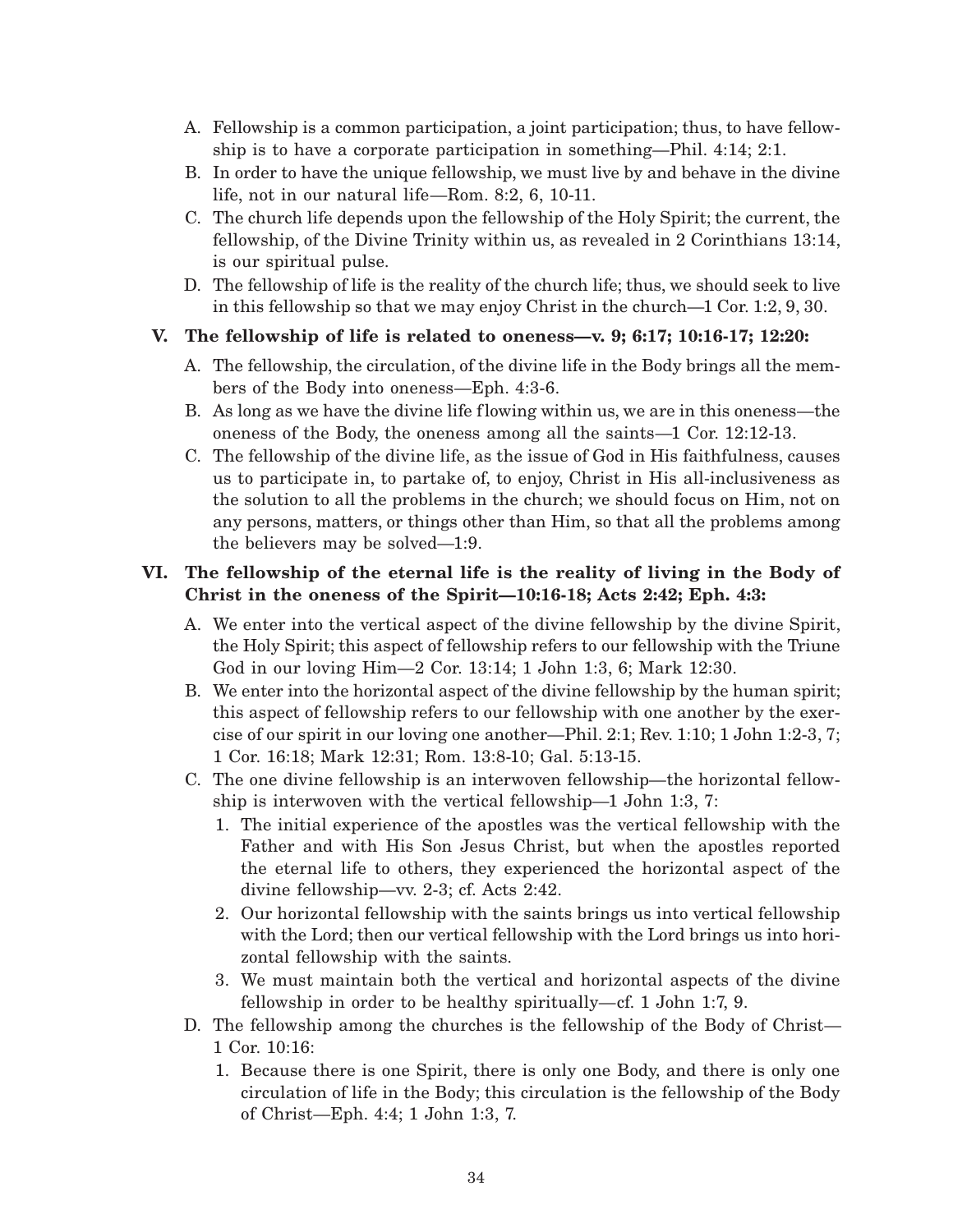2. A local church is a part of the unique Body of Christ, and the fellowship of the Body is universally one; in fellowship there is no separation—Rev. 1:11; 2:7a.

# **VII. The fellowship of life, the flow of the divine life, mingles us with the Triune God for His corporate expression—21:23; 22:1-2, 5:**

- A. The flow of the divine life causes us to become precious materials for the building up of the New Jerusalem—Gen. 2:10-12, 22; Rev. 22:1-2; 21:11, 18-21.
- B. The flowing of the Triune God as the fellowship of life causes us to become the New Jerusalem—John 4:14b.

#### **Excerpts from the Ministry:**

### **THE FELLOWSHIP OF THE BODY OF CHRIST**

We need to see in a brief way the fellowship of the Body of Christ. In our physical body there is a current of blood, which we may call the circulation of the blood. This current, or this circulation, is going on continuously in our physical body. If this circulation, or this current of blood, were to stop for only a few minutes, we would die. Thus, it is the circulation of our blood that keeps us alive. The health of our body depends on the circulation of our blood. We may say that this circulation is the fellowship of our body.

The fellowship of the Body of Christ is very similar to the circulation of the blood in our body. We have been enlightened to see that Christ has a Body and that we are members of His Body, that is, members of Christ Himself. Just as our physical body has many members, Christ's Body also has many members. And just as a man has only one body—this is a principle ordained in God's creation—Christ also has only one Body. If we do not understand the church as the Body of Christ, we should simply look at our own body. We can understand Christ's Body by knowing our own body. I have learned a great deal concerning the Body of Christ by learning to know my own body. If we learn to know our body, we will know the Body of Christ.

The circulation of the blood is the fellowship of our body. The fellowship of Christ's Body also is a kind of circulation. In our physical body we have the circulation of the blood, but Christ's mystical Body does not have blood. The fellowship in Christ's Body, then, is the circulation of the Spirit. The Spirit today is the "blood" in Christ's Body. If there were no blood in our body, our body would be dried up and would be dead. Likewise, if Christ's Body did not have the Spirit, it would be like a corpse. Thus, the fellowship of the Body of Christ is simply the circulation, the current, of the Spirit—not the Holy Spirit or the Spirit of God, but *the* Spirit. In the New Testament *the Spirit* denotes the consummated Spirit, the Spirit who has been consummated, compounded, and mingled and who is now dispensing. In this Spirit there is divinity, that is, God's divine nature, and there is humanity, that is, man's human nature. There is also Christ's person, Christ's wonderful, all-inclusive death, and Christ's empowering resurrection with His ascension. All these elements have been compounded into this one Spirit. When this one Spirit is circulating within the Body of Christ, divinity, humanity, Christ's person, Christ's death, and Christ's resurrection all are circulating. How wonderful this is!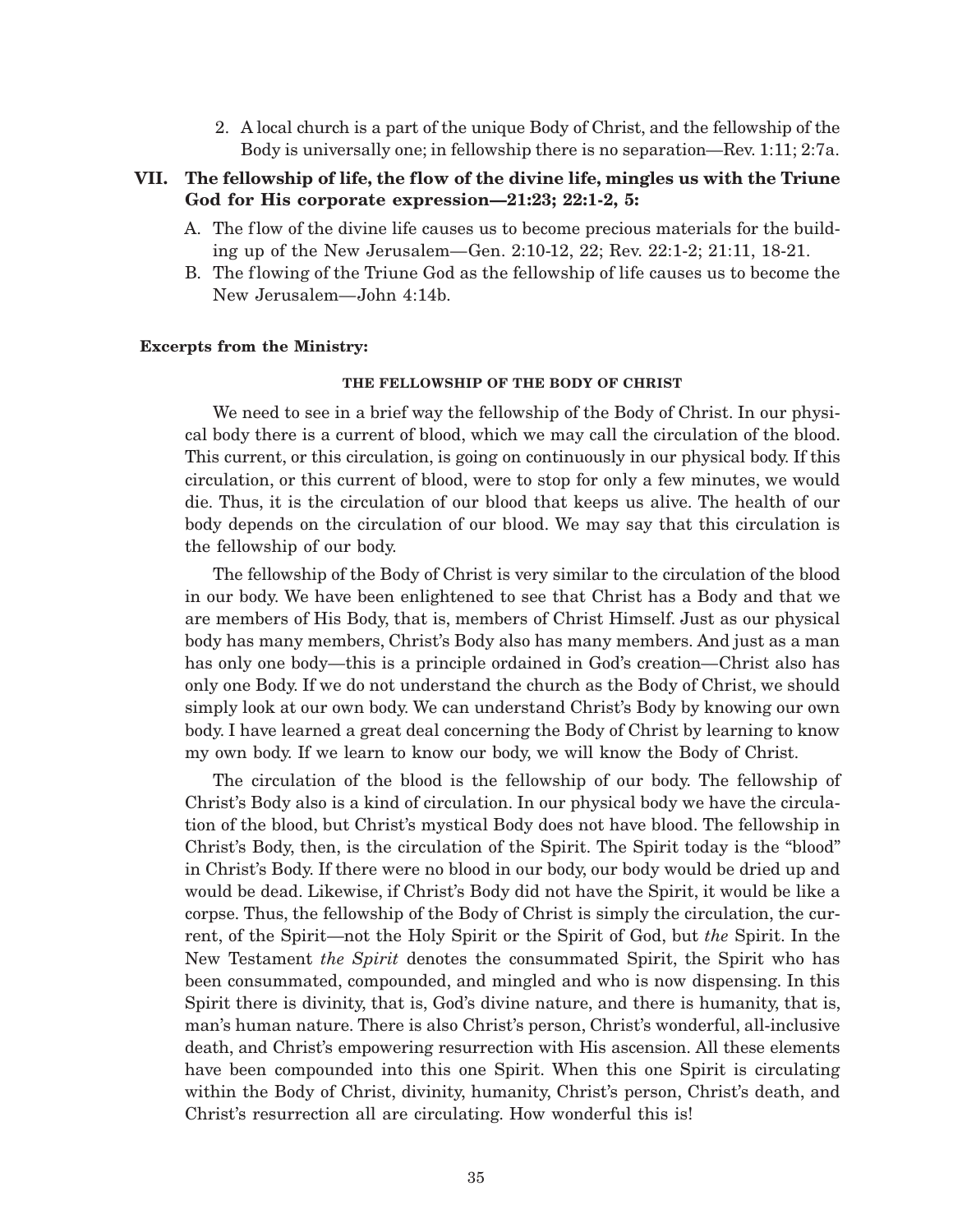The circulation of the blood is very important to our physical body. This circulation carries nourishment to every part of our body, and it also causes our body to be cherished. At times we may need to do some physical exercises to improve the circulation in our body. This may cause us to be more healthy. Romans 10:12 says that whenever we call on the name of the Lord, the Lord becomes rich to us. I have discovered that the more we call on the Lord with a loud voice, the more our spirit is released and the more we are healed and strengthened. Such calling on the Lord will make us very healthy, because to call in this way is to exercise. If we are always quiet and shut up within ourselves, we will be very weak. But if we call, "O Lord Jesus! O Lord! O Lord, Amen, Hallelujah!" for ten minutes, the Lord will become rich to us. We will have joy, and eventually we will have strength. The joy of the Lord will be our strength (Neh. 8:10). I have learned the secret of calling on the name of the Lord. The Lord is rich to all who call on Him. To call is not merely to pray. The Greek word for *call* means to cry out, even loudly. In certain situations it would not be appropriate for us to call on the Lord loudly. However, when we are in a proper situation to do so, we should call loudly, "O Lord Jesus! Amen!" By calling on the Lord in this way, we will enjoy the riches of Christ, and we will be strengthened. This is because our calling on the name of the Lord causes the Spirit to circulate within us. This circulating Spirit is the compound Spirit, who includes divinity, humanity, Christ's person, Christ's death, and Christ's resurrection. The riches in this compound Spirit are unsearchable. When this Spirit circulates within us, we enjoy all Christ's riches. This circulation is the fellowship of the Body of Christ.

### **The Body of Christ Being Uniquely One Universally**

The Body of Christ is uniquely one universally (Eph. 4:4-6). Individually, we are members of the Body of Christ, and all the local churches are parts of this one unique Body of Christ. As those who are in the Body, we need to realize that we are one with all the saints in the entire universe. Ephesians 4:4-6 depicts a oneness that is universal: "One Body and one Spirit, as also you were called in one hope of your calling; one Lord, one faith, one baptism; one God and Father of all, who is over all and through all and in all." In these verses we can see that the Triune God is mingled with the Body. The Body mentioned here is not local; rather, it is universal. This is the universal oneness of the Body of Christ.

### **The Fellowship of the Body of Christ Also Being Uniquely One Universally**

Since the Body of Christ is uniquely one universally, the fellowship of the Body of Christ also is uniquely one universally.

#### **THE FELLOWSHIP OF THE APOSTLES**

The fellowship of the Body of Christ is the fellowship of the apostles—the divine fellowship between all the believers and the Triune God. The term *the fellowship of the apostles* is used in Acts 2:42: "And they were continuing steadfastly in the teaching and the fellowship of the apostles." Then, 1 John 1:3 tells us that the fellowship of the apostles is not merely with us, the believers, but also with the Father and the Son. Here John did not mention the Spirit directly, because he was speaking in the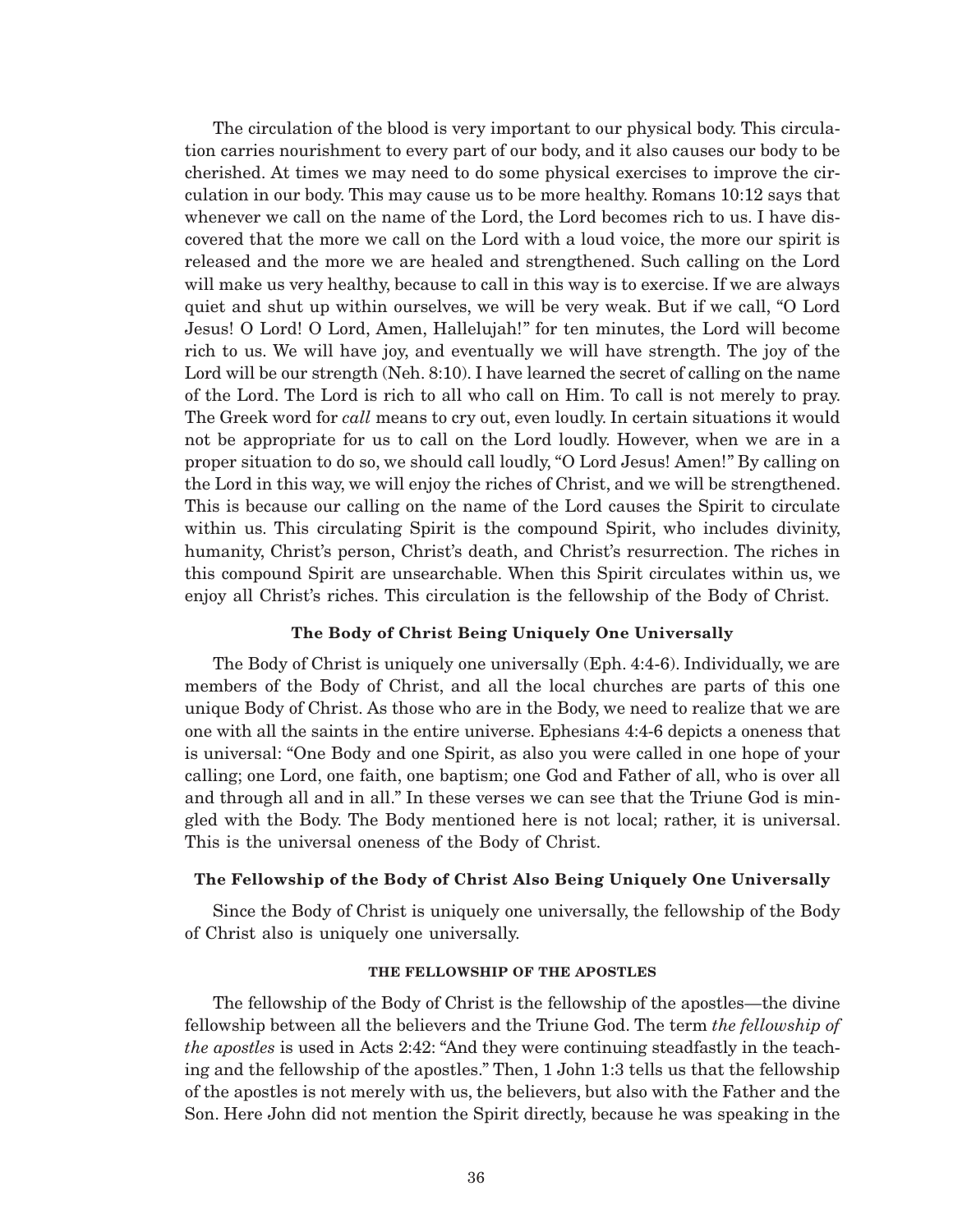Spirit. The Spirit was there already. The fellowship of the apostles is the fellowship of the Body of Christ, the divine fellowship between all the believers and the Triune God.

The fellowship of the apostles is based upon the apostles' teaching. Fellowship always comes after teaching. If there is no teaching, there is no element or realm of the fellowship. Actually, the teaching is the element and the realm of the fellowship. By the Lord's mercy, today in the Lord's recovery we are under the apostles' teaching and in the apostles' fellowship. The fellowship of the recovery which we are in is the recovered fellowship of the apostles. This fellowship was lost, but it has been recovered. Today we are in the fellowship of the apostles, which is the fellowship of the Lord's recovery. If you are a Baptist, you are in the fellowship of the Baptists. But the fellowship of the Baptists is narrower than the fellowship of the apostles, so they cannot claim that their fellowship is the fellowship of the apostles. We need to see and have the boldness to say that we are in the fellowship of the recovery which is the recovered apostles' fellowship.

### **THE FELLOWSHIP FOR THE LORD'S UNIQUE RECOVERY**

We always need to remember that we are in the Lord's recovery and that His recovery is unique. There is not another recovery, just as there is not another Body of Christ or another New Testament. The fellowship of the apostles is the fellowship for this unique recovery of the Lord. When we see something going on in the recovery which is not so good, we need to have this kind of fellowship and a proper attitude. When a man marries someone, he is bound to her for as long as he lives. If he is unhappy with her, he cannot divorce her. He should try the best to help his wife by fellowshipping to improve in a nice and living way. He should not charge her to improve but help her to improve. This is the right way. When we see something wrong in the recovery or in any of the local churches, we should try the best to help the situation by fellowshipping so that it can be improved and corrected. If there is anything wrong, we can and should fellowship and pray together and seek the Lord's leading to improve the situation for the benefit of all the saints. This will be a real help to the Lord's recovery.

We should not have the thought that we can do a particular work according to our way in the recovery. We may be very gifted and have a large capacity to work out something. But what we work out may be the same as worldly people carrying out a certain enterprise. We have to realize that in the Lord's recovery there is only one work.

When I came into the recovery, I realized what the recovery was and that it was uniquely one. The one who brought the recovery to China among us was Brother Watchman Nee. If I would not have taken the way of the recovery, I could have had a work in northern China, but I gave that up. I fully realized that the Lord has only one Body, one work, one Bible, one revelation, and one current, one flow, in one fellowship. At that time Brother Nee was being used by the Lord. I never tried to speak anything different from his teaching. This does not mean that I did not have any other teachings, but my speaking always followed Brother Nee's speaking in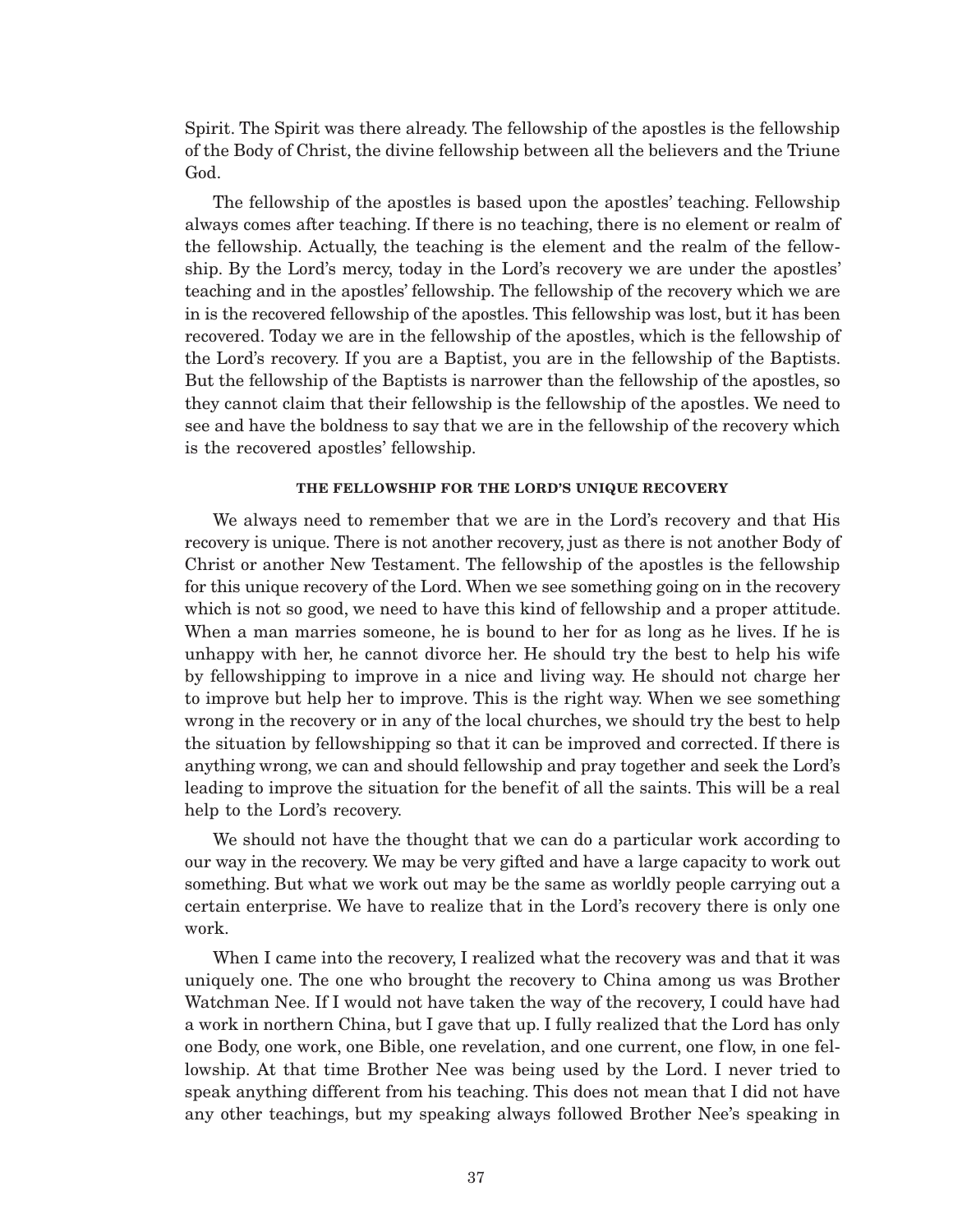order to keep the unique fellowship in the Lord's unique recovery. I felt that it was a glory to participate in the Lord's recovery in such a subjective way with Brother Nee. I thank the Lord that He had mercy upon me in helping me to have the best choice. In Moses' blessing in Deuteronomy 33, there is the term "the choicest things" (vv. 13-16). I realize that the Lord has been giving me the choicest things throughout my years in the recovery. This is due to His mercy in placing me and keeping me all the time in His recovery. As long as we are preserved in the Lord's way, we are preserved in the oneness in the unique fellowship. There is only one Lord, one Body, one Bible, one divine revelation, one speaking, one recovery, one fellowship, and one way to practice the recovery.

#### **THE NEED FOR THE FELLOWSHIP AMONG THE CHURCHES**

Our problem today is related to the matter of fellowship. We are in the fellowship of the recovery, but do we fellowship? For example, do the brothers in Sacramento fellowship with the brothers in Chicago, Cleveland, or Wichita? Among the churches in the Lord's recovery, there is not much fellowship. We have seen that the problems between Barnabas and Saul were probably due to a lack of proper and adequate fellowship. If we are not in fellowship, problems can come in among us.

The circulation of blood in our physical body is a good picture of the fellowship, the flow of the divine life, in the Body of Christ. If our blood circulation is not proper, this can cause much sickness to our body. The proper blood circulation swallows up all kinds of germs. I was in Taipei for about five years beginning in late 1984. After about three of those years, trouble came in among the churches. The trouble in the churches today is due to the shortage of the fellowship, the circulation of the blood. This lack of fellowship gave the enemy an opportunity to come in.

We are even very short of fellowship with the churches who are close to us geographically. There is very little circulation. If my shoulder were not participating adequately in the blood circulation of my body, it would be sick. No part of my physical body can be separate from the other parts since all the parts must participate in the one blood circulation. Some may think that they are wise to keep themselves separate. But if any part of the Body of Christ is separate, that part will eventually die. The best way to stay healthy is to "receive more blood and to give more blood," that is, to stay in the fellowship, the circulation of life. Then we will save ourselves and promote the healing of the Body. In some places there has been no peace because of a lack of fellowship. The more fellowship we have, the more peace we have.

The reason why many people are weak physically is that they sit too much. They do not move. It is the same spiritually. We are sick and weak because we remain with ourselves, in ourselves, and for ourselves. We are sick because we are so much in ourselves. We need to get out of ourselves by fellowshipping with the other churches. If we want to get helped, the secret is to go to see some brothers in another locality. The brothers in Texas should not have traffic among themselves only. They need to go to Chicago, Cleveland, and Seattle and break the boundary of Texas.

I would like to make a proposal to the leading brothers. Perhaps ten days from today, fifty brothers from fifty cities can go to a certain church to be in their Lord's